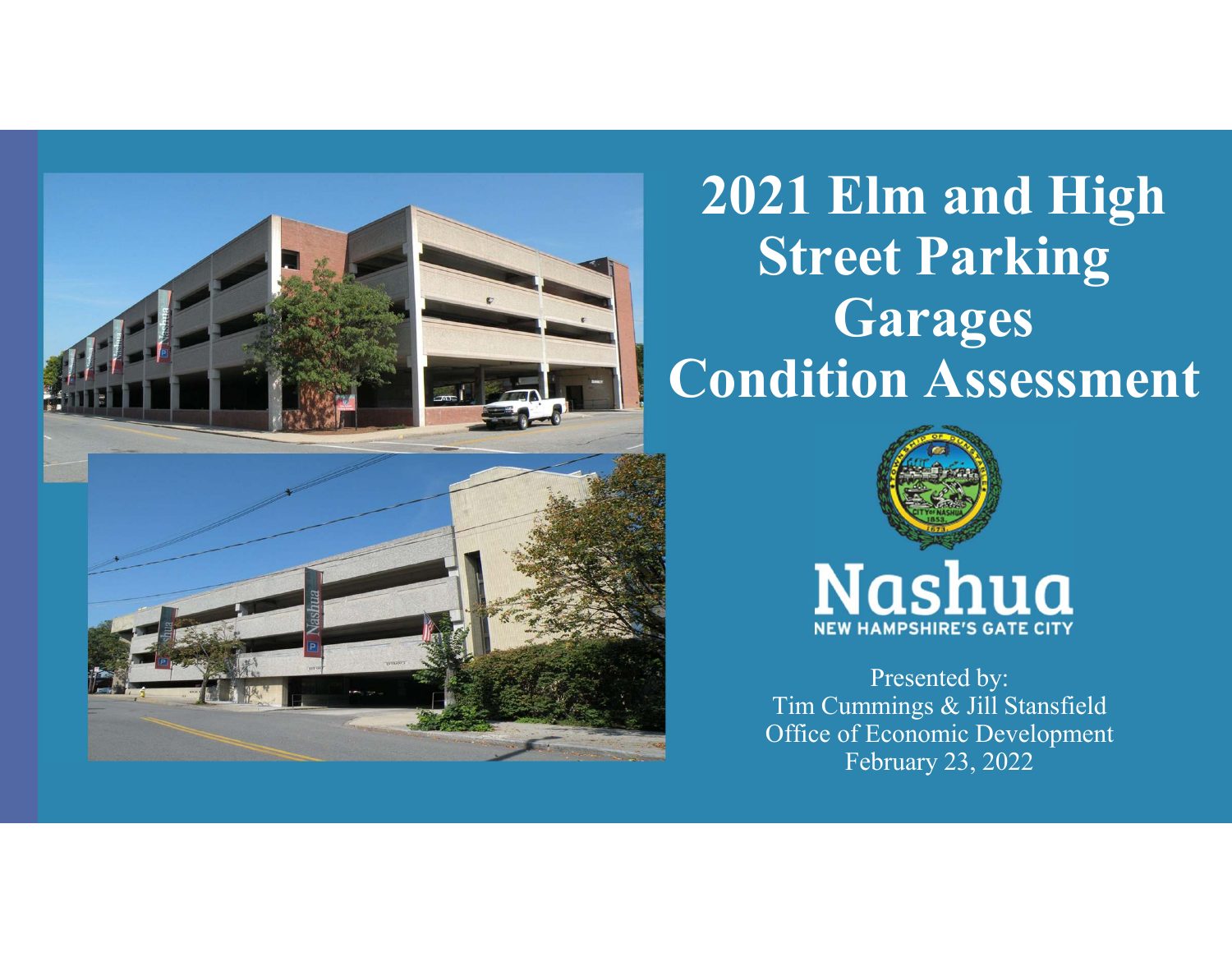**In 2021, The City of Nashua retained Thornton-Tomasetti to provide a Condition Assessmentof the Elm & High Street Parking Garages**

# **Goal of the Assessment**

- Establish Current Conditions of Garages
- Prioritize Necessary Repairs
- Provide Opinion of Probable Repair Cost
- Provide Maintenance Plan for Next 20 Years

Background: This came about from a Board of Aldermen Meeting where members wanted to better understand ourCapital Improvement Needs.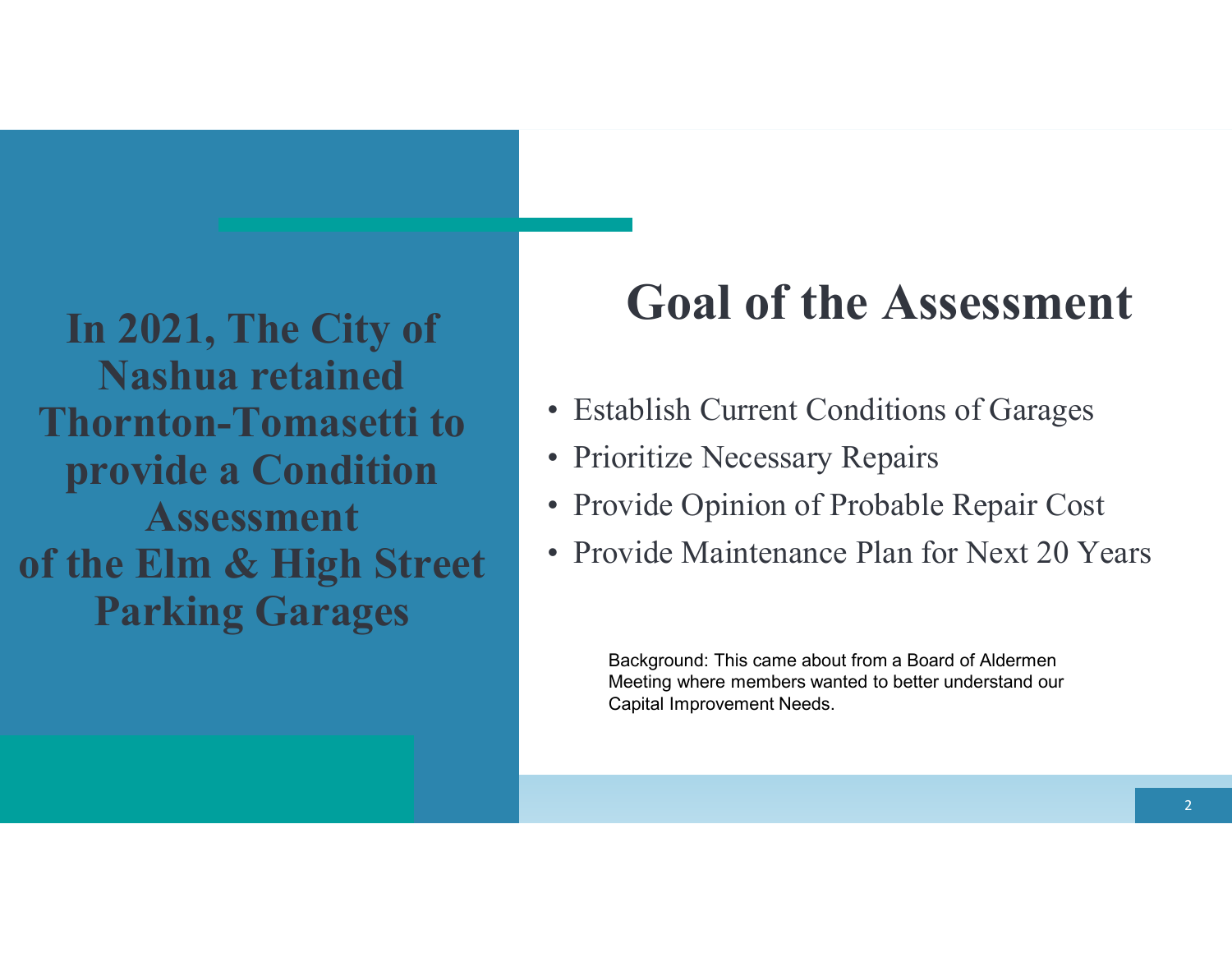## **Recommended Repairs Based on Priority Levels**

### **High Priority Repairs:**

These items should be completed in the near future to address the critical structural supporting<br>elements and life safety concerns. These consist of life safety items, including knocking down<br>overhead spalls and repairing

### **Moderate Priority Repairs:**

These items are important to prevent further water and chloride infiltration and the acceleration<br>of on-going deterioration and durability issues. These should be addressed in a reasonable time<br>frame, but less urgent in na

## **Low Priority Repairs:**

These items are either cosmetic in nature or not critical to durability of the parking structure. The low priority repairs include items from cleaning the façade, repainting CMU walls, restriping the deck markings, to addi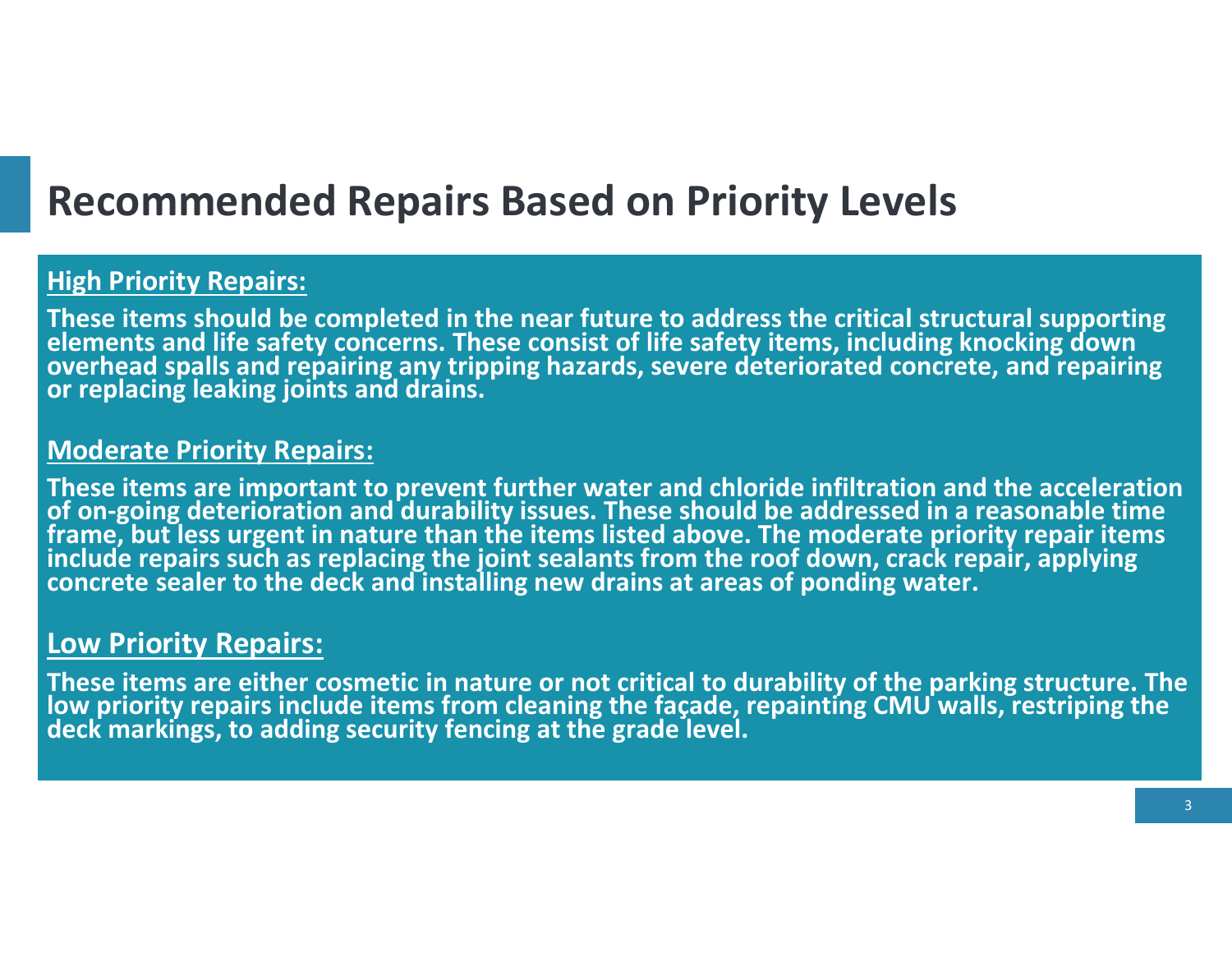

# **Elm Street Garage**

Conditions assessment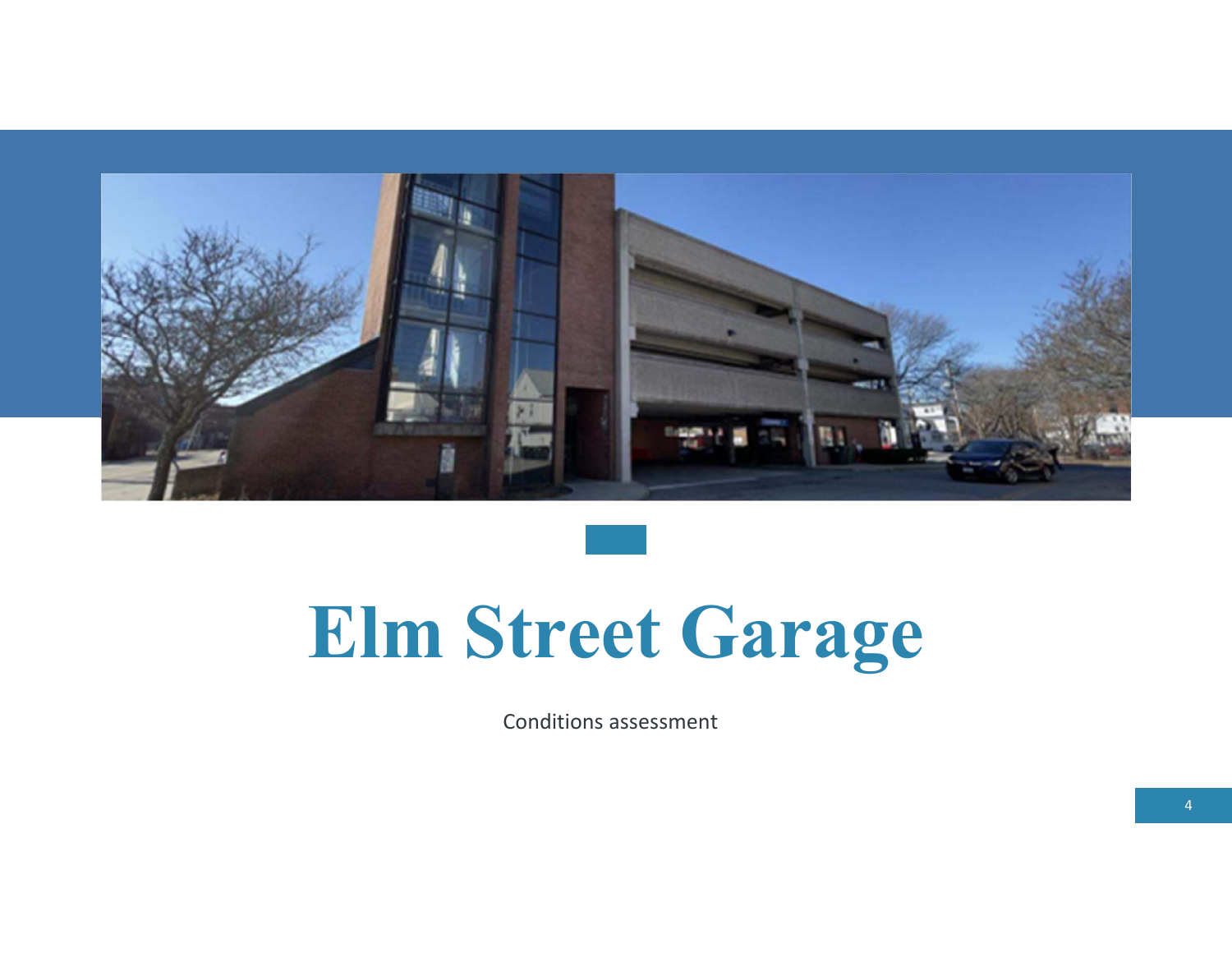## **Elm Street Garage – Single Phase Plan / 20-Year Period**

Recommended Structural Work to be Completed Under Single Phase Plan Option:

- •1-2 Year Duration
- •\$2.3M Initial Cost
- •• Includes Years **1-8** on Project Plan\*
- •Additional phases of work would need to be completed roughly every 5-7 years after the initial work is completed (about \$275K per phase). Not included in cost.
- •Miscellaneous repair work (yearly budget) of \$25K. Not included in cost.

## Cost to do all Repair Work over a 20-Year Period Option:

- $\bullet$ 20 Year Duration
- \$4.5M (\$225K Annually) •
- •Year 10 Repeat Work would begin - Included in Cost
- •Reoccurring repair work - Included in Cost

\*This figure represents the projected cost for the scope of work in years 1 through 8 of the 20-year plan.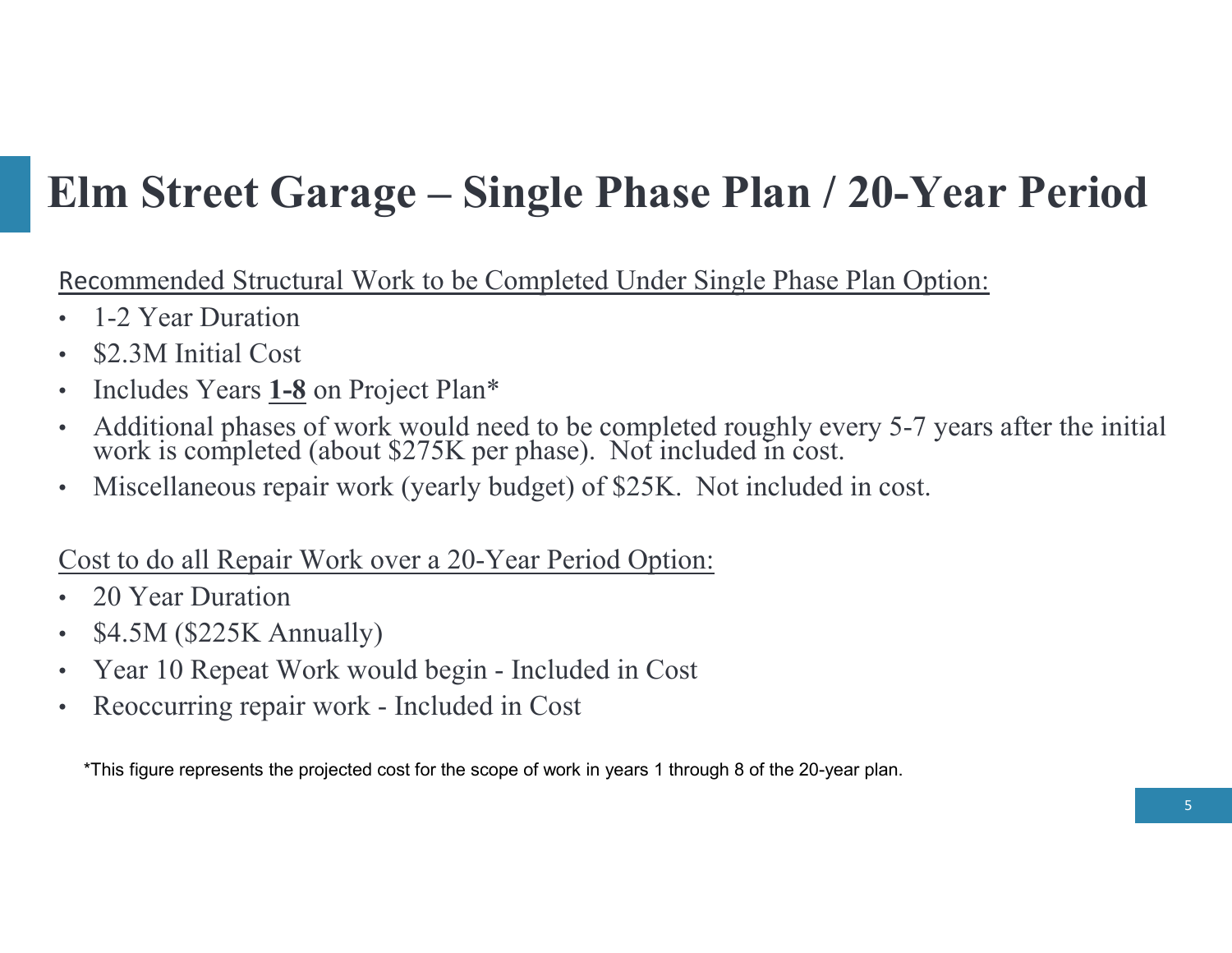## **Elm Street Garage - Structural Repairs**

Moderate to High Priority Level –Under Single Phase Plan

- •• Leaking Drains/Re-routing/Replacing Drain Lines
- •Stair Towers/Stair Risers/Doors
- •Repair Cracked/Spalled Concrete
- • Joint Sealant & Traffic Membrane Replacement/Repairs
- •Asphalt Tripping hazards
- •Expansion Joints Replacement/Repairs
- •Window Gaskets and crack chasing
- •Elevator Modernization

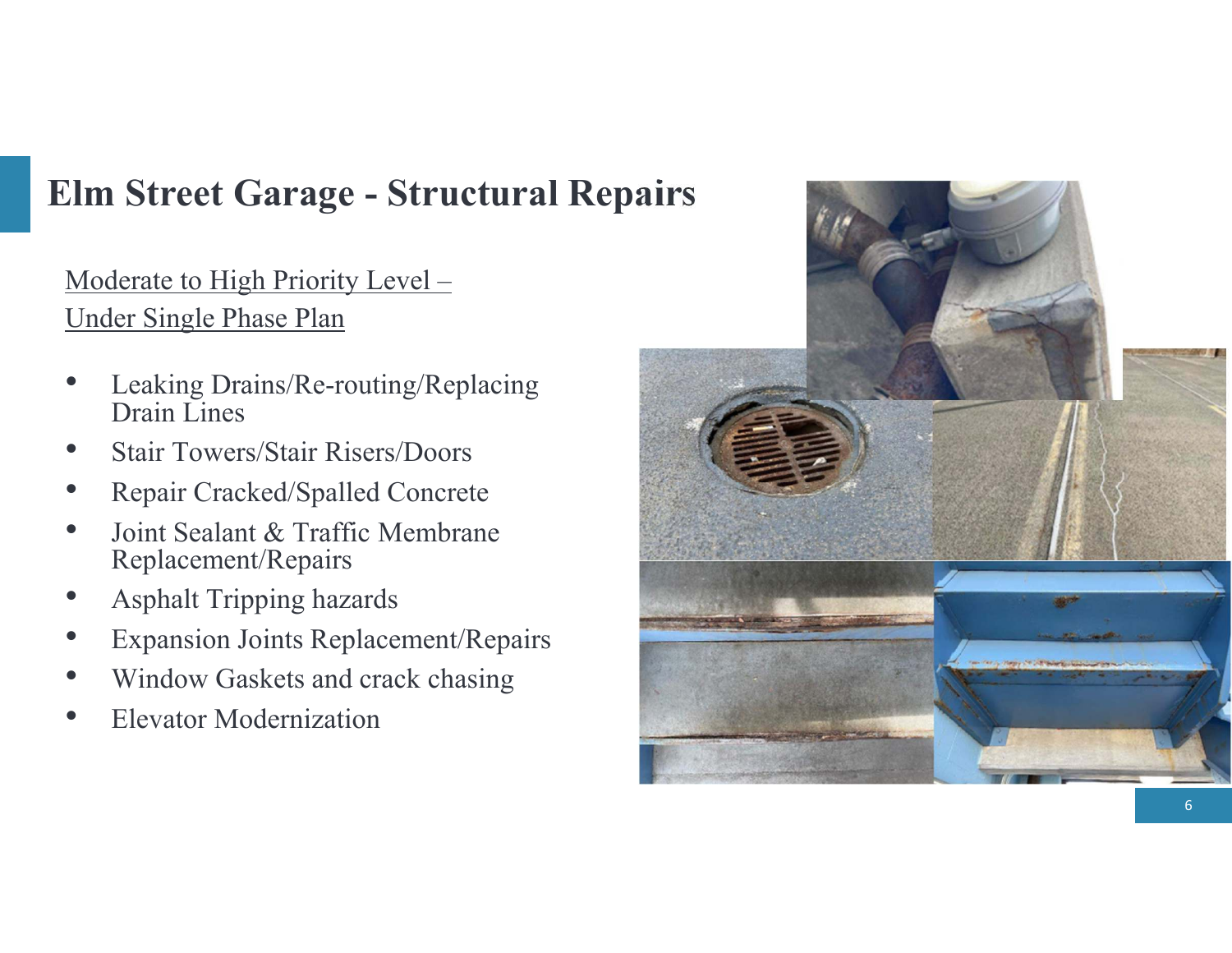# **Elm Street Garage – Façade Repairs**

Low Priority Level – Included in Single Phase Plan

- •Painting of doors, walls, stair towers, etc.
- •Restriping
- Brick Façade/Brick work •

*Other Items Noted but not included in Cost* 

- •Lighting Improvements
- •Landscaping
- •Bird deterrents
- •Additional security cameras
- •Expansion of Parking Office



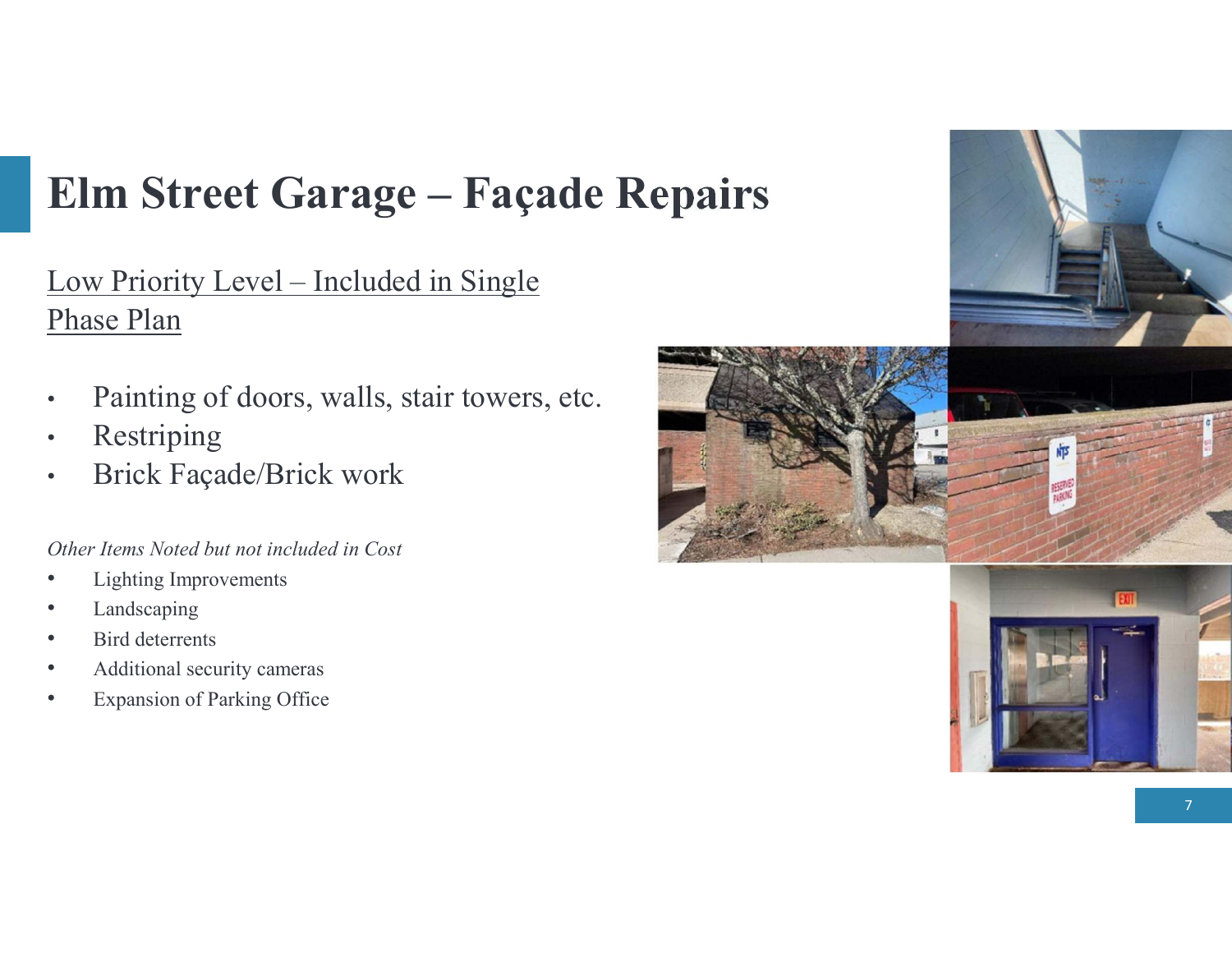## **Elm Garage – Findings and Repair Recommendations**

#### **High priority repairs:**

- Knockdown all loose overhead<br>spalls spalls.
- Repair all severe cracked/spalled DT<br>stems, spandrels, shear-wall ledge stems, spandrels, shear-wall ledge, columns, corbels and IT
- beams.<br>• Grind l
- •Grind DT-DT joint tripping hazards.
- Replace deteriorated joint sealant at<br>locations with severe leaking locations with severe leaking.
- Repair asphalt tripping hazards<br>around drain around drain.
- Repair stair riser/tread tripping<br>hazards hazards.
- Replace deteriorated conduit and<br>exposed wiring exposed wiring.
- Replace failed expansion joints and<br>header material at roof level header material at roof level.
- Replace deteriorated/leaking drains<br>and leaders and leaders.
- Clear clogged drains.<br>• Verify drain and leade
- Verify drain and leaders are clear of<br>debris to sewer at street debris to sewer at street.

#### **Moderate priority repairs:**

- Replace all joint sealants<br>following a top to bottom following a top to bottom phased approach.
- Repair/replace broken DT<br>connections connections.
- Repair spalled DT joint edges.<br>• Rout and seal precast DT non-
- Rout and seal precast DT non-<br>structural cracks structural cracks.
- Apply concrete sealer to DT<br>deck surfaces deck surfaces.
- Repair CIP topping at IT beams  $\&$  washes & washes.
- Re-apply traffic membrane at IT<br>Beams Beams.
- Repair overhead spalls.<br>• Install new drains at are
- Install new drains at areas of<br>nonding water ponding water.
- Install new clearance head<br>hangers bangers.
- Replace deteriorated doors and frames frames.
- Replace expansion joints.

#### **Low priority repairs:**

- Clean the façade.
- • Clean the underside of the decks to remove staining.
- Repoint deteriorated masonry joints.
- •Seal masonry.
- •Restripe all deck markings.
- Paint stair interiors/exteriors including walls and steel.
- Install tread covers at stair risers. •
- •Stair tread/riser replacement.
- •Replace stair tower glazing gaskets.
- • Replace sealant around stair tower curtain walls
- Paint CMU walls.
- Install security fencing at perimeter of garage at grade level.
- Add additional lighting and relocate<br>covisting light to underside of  $DT$  star existing light to underside of DT stems.
- Replace existing metal conduit with  $PVC$ PVC.
- Reset/repair bird deterrent.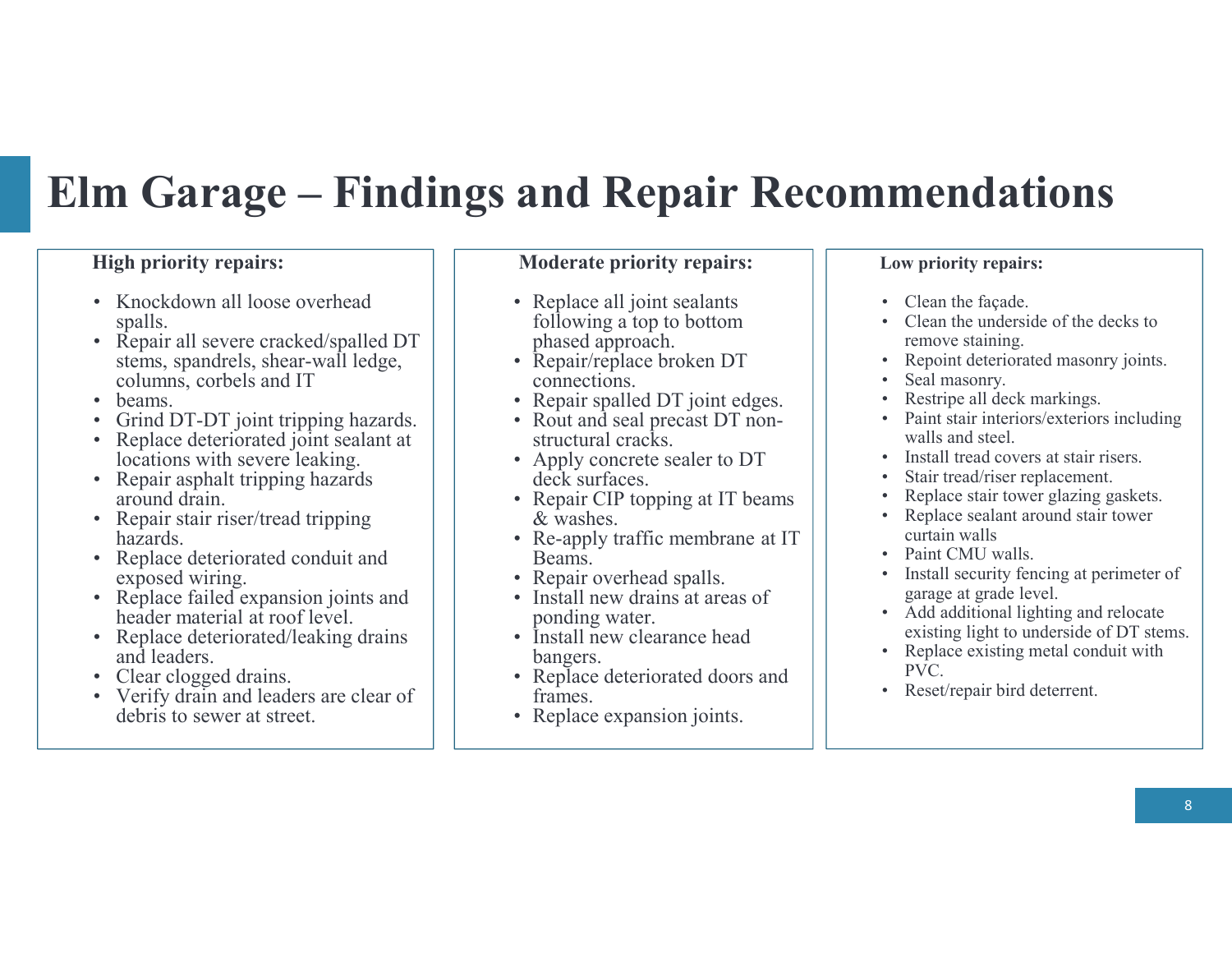

# **High Street Garage**

Conditions assessment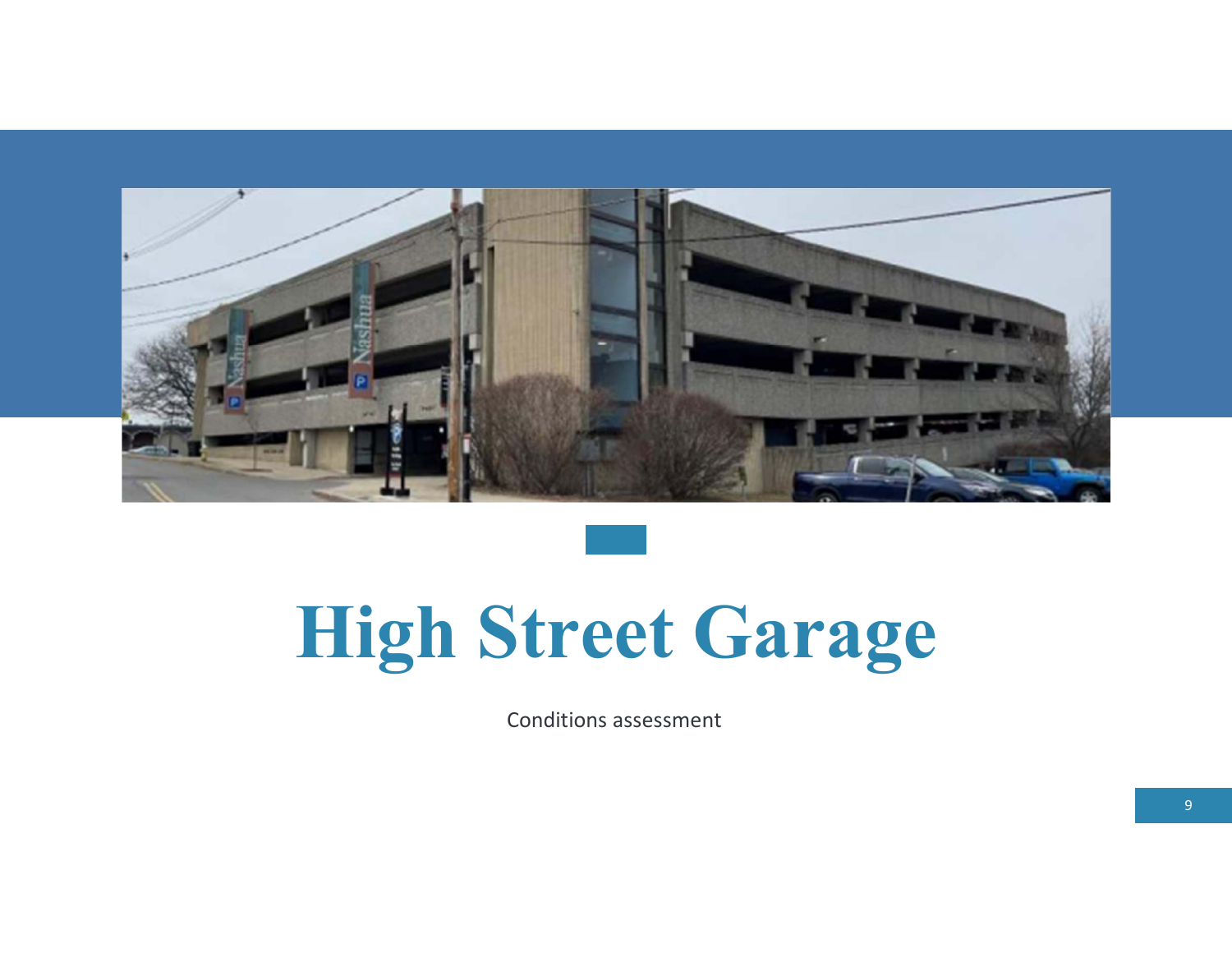# **High Street Garage – Single Phase Plan / 20 Year Period**

Recommended Structural Work to be Completed Under Single Phase Plan Option:

- •1-2 Year Duration
- •\$1.7M Initial Cost
- •• Includes Years **1-9** on Project Plan\*
- •Additional phases of work would need to be completed roughly every 5-7 years after initial work is completed (about \$200K per phase). Not included in cost.
- •Miscellaneous repair work (yearly budget) of \$25K. Not included in cost.

## Cost to do all Repair Work over a 20-Year Period Option:

- $\bullet$ 20 Year Duration
- \$3.7M (\$185K Annually) •
- •Year 10 Repeat Work would begin – Included in Cost
- •Reoccurring repair work - Included in Cost

\*This figure represents the projected cost for the scope of work in years 1 through 9 of the 20-year plan.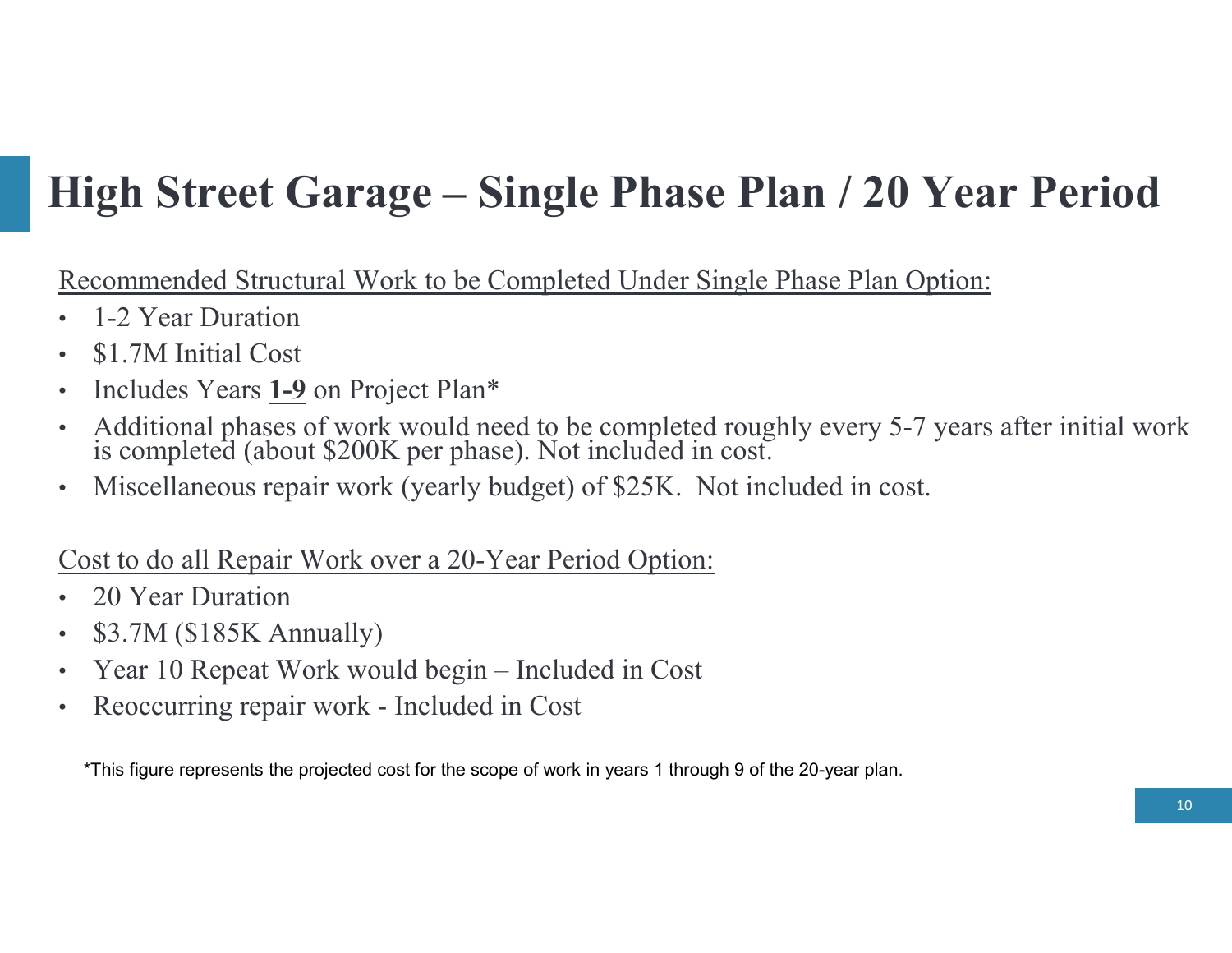# **High Street Garage - Structural Repairs**

Moderate to High Priority Level –Under Single Phase Plan

- • Leaking Drains/Re-routing/Replacing Drain Lines
- •Stair Towers/Stair Risers/Doors
- •Repair Cracked/Spalled Concrete
- • Joint Sealant & Traffic Membrane Replacement/Repairs
- •Asphalt Tripping hazards
- •Expansion Joints Replacement/Repairs
- •Elevator Modernization

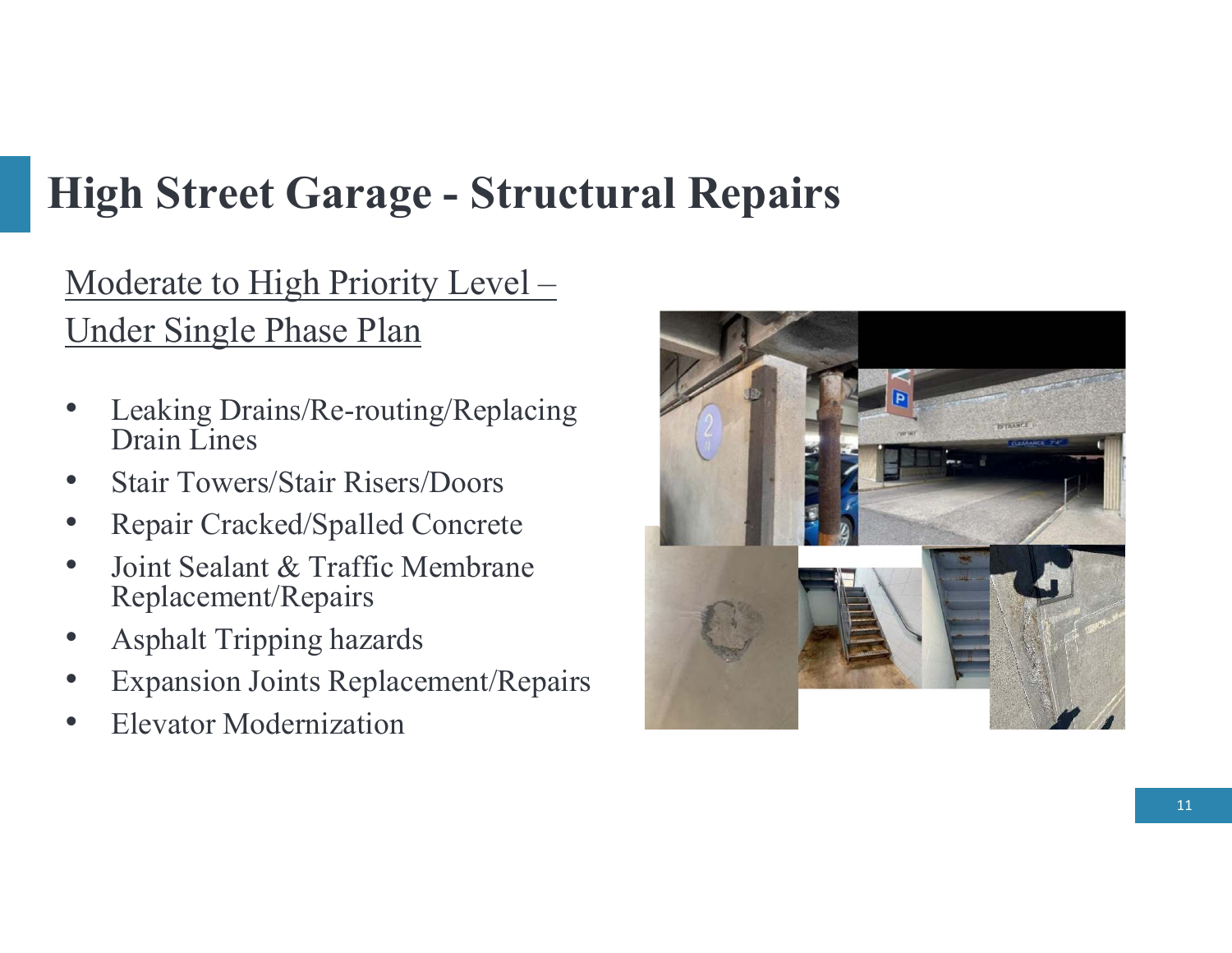# **High Street Garage – Façade Repairs**

Low Priority Level – Included in Single Phase Plan

- •Painting of doors, walls, stair towers, etc.
- $\bullet$ Restriping
- Brick Façade/Brick work •

*Other Items Noted but not included in Cost*

- •Lighting Improvements
- •Landscaping
- Bird deterrents •
- •Additional security cameras
- •Snow Melter System

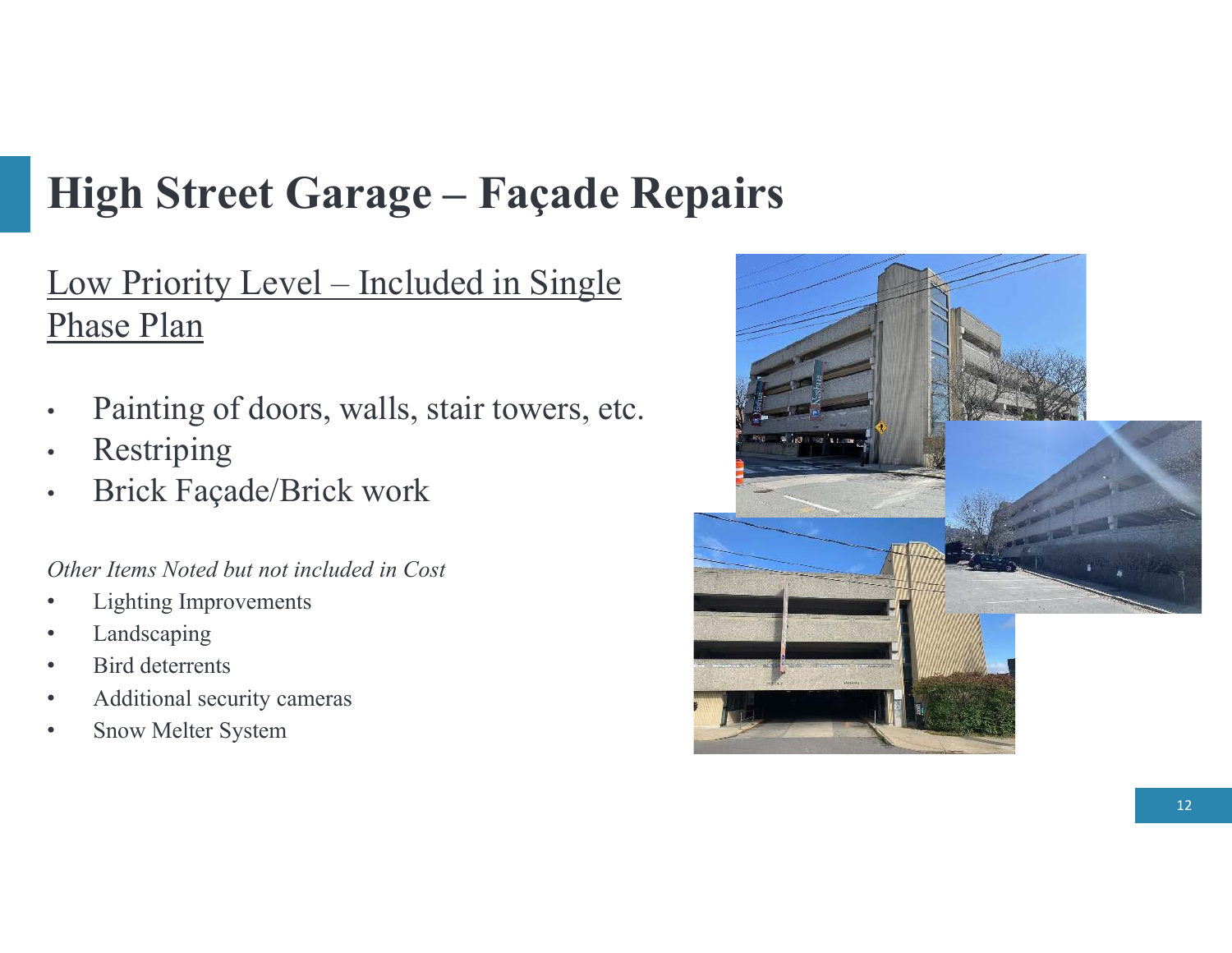## **Upcoming and Preventative Maintenance**

#### **High priority repairs:**

- Repair all severe cracked/spalled DT stems, and IT beams.
- Grind DT-DT joint tripping hazards.
- Replace deteriorated joint sealant at locations with severe leaking.
- Repair tripping hazard at North-West stair tower landing.
- Replace deteriorated conduit and exposed wiring.
- Replace deteriorated/leaking<br>drains and loaders drains and leaders.
- Verify drain and leaders are<br>clear of debris to sover at att clear of debris to sewer at street.

#### **Moderate priority repairs:**

- Replace all joint sealants following<br>a top to bottom phased approach a top to bottom phased approach.
- Repair/replace broken DT connections.
- Repair spalled DT joint edges.
- Rout and seal precast DT non-<br>structural creaks structural cracks.
- Apply concrete sealer to DT deck surfaces.
- Repair CIP topping at IT beams & washes.
- Re-apply traffic membrane at IT Beams.
- Repair overhead spalls.
- Install new drains at areas of<br>nonding water ponding water.
- Install new clearance head bangers.
- Replace deteriorated doors and<br>frames frames.
- Replace expansion joints.

#### **Low priority repairs:**

- Clean the façade.<br>• Clean the undersity
- Clean the underside of the decks to<br>remove staining remove staining.
- Repoint deteriorated masonry joints. •
- •Seal masonry.
- Restripe all deck markings.
- • Paint stair interiors/exteriors including walls and steel.
- Install tread covers at stair risers.
- •Stair tread/riser replacement.
- •Replace stair tower glazing gaskets.
- Replace sealant around stair tower<br>curtain walls curtain walls
- Paint CMU walls.
- • Install security fencing at perimeter of garage at grade level.
- Add additional lighting and relocate<br>existing light to underside of  $DT$ existing light to underside of DT stems.
- Replace existing metal conduit with  $PVC$ PVC.
- Reset/repair bird deterrent.